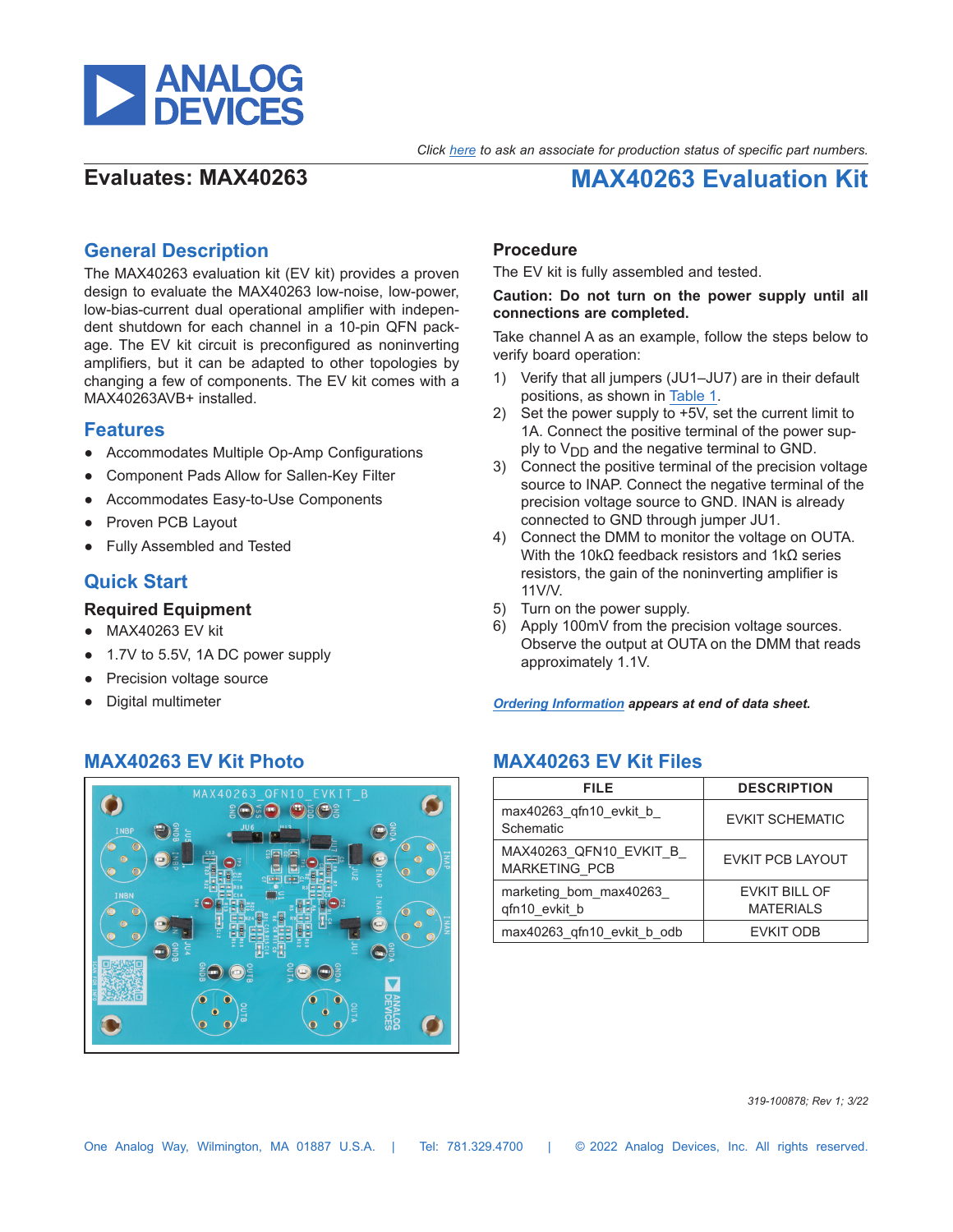### **Detailed Description of Hardware**

The MAX40263 EV kit provides a proven layout for the MAX40263 low-power op amp. The device is a singlesupply op amp that is ideal for sensor interfaces, looppowered systems, and various types of medical and data-acquisition instruments.

The default configuration for the device in the EV kit is noninverting configuration.

### **Op-Amp Configurations**

The device is a single-supply op amp ideal for differential sensing, noninverting amplification, buffering, and filtering. A few common configurations are shown in the next few sections.

The following sections explain how to configure the op amp.

#### **Power up requirement**

<span id="page-1-0"></span>**Table 1. Jumper Descriptions**

MAX40263 has a built-in offset auto-calibration function during chip power-up, and an undesired offset can be obtained if the chip power-up speed is slow.

To achieve targeted low offset values, it is suggested to either (a) use a power supply with a fast slew rate (power

#### supply settles in <10ms), or (b) power up the chip in the shutdown mode  $(\overline{\text{SHDNA}} = \overline{\text{SHDNA}} = \text{low})$  and enable the chip  $(\overline{\text{SHDNA}} = \overline{\text{SHDNB}} = \text{high})$  after the supply settles.

### **Noninverting Configuration**

The EV kit comes preconfigured as a noninverting amplifier. The gain is set by the ratio of R5 and R1 for channel A (R13 and R20 for channel B). The EV kit comes preconfigured for a gain of +11V/V. The output voltage for the noninverting configuration is given by the equation below:

$$
V_{OUTA} = \left(1 + \frac{RS}{R1}\right) (V_{INAP} \pm V_{OS})
$$

$$
V_{OUTB} = \left(1 + \frac{R20}{R13}\right) (V_{INBP} \pm V_{OS})
$$

### **Inverting Configuration**

To configure the EV kit as an inverting amplifier, remove the shunt on jumper JU1 and install a shunt on jumper JU2 and feed an input signal on the INAN PCB pad for channel A, or remove the shunt on jumper JU4 and install a shunt on jumper JU5 and feed an input signal on the INBN PCB pad for channel B.

| <b>JUMPER</b>   | <b>SHUNT POSITION</b> | <b>DESCRIPTION</b>                                                 |
|-----------------|-----------------------|--------------------------------------------------------------------|
| JU1             | Installed*            | Connects INAN to GND                                               |
| JU <sub>2</sub> | Not Installed*        | Disconnects INAP from GND                                          |
|                 | $1 - 2^*$             | Connects SHDNA to VDD to make<br>channel A into normal operation   |
| JU3             | $2 - 3$               | Connects SHDNA to GND to make<br>channel A into shutdown operation |
| JU4             | Installed*            | Connects INBN to GND                                               |
| JU <sub>5</sub> | Not Installed*        | Disconnects INBP from GND                                          |
| JU <sub>6</sub> | $1 - 2^*$             | Connects SHDNB to VDD to make<br>channel B into normal operation   |
|                 | $2 - 3$               | Connects SHDNB to GND to make<br>channel B into shutdown operation |
| JU7             | Installed*            | Connect V <sub>SS</sub> to GND                                     |

*\*Default position.*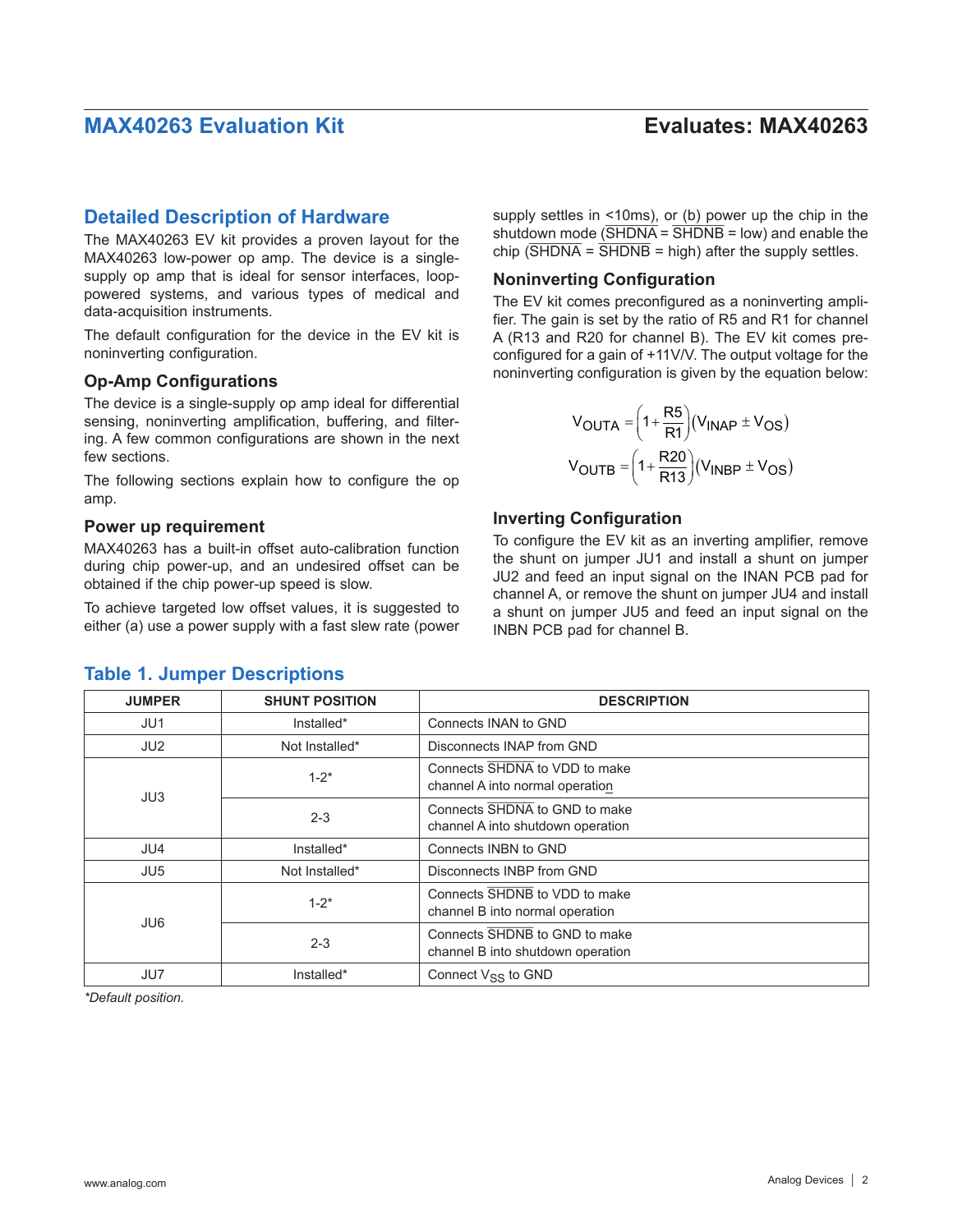#### **Differential Amplifier**

To configure the channel A of the EV kit as a differential amplifier, replace R1, R2, R3, and R5 with appropriate resistors. When  $R1 = R2$  and  $R3 = R5$ , the CMRR of the differential amplifier is determined by the matching of the resistor ratios R1/R2 and R3/R5.

$$
V_{\text{OUTA}} = \text{GAINA} (V_{\text{INAP}} - V_{\text{INAN}})
$$

where:

$$
GAINA = \frac{R5}{R1} = \frac{R3}{R2}
$$

In the same way, to configure the channel B of the EV kit as a differential amplifier, replace R13, R17, R18, and R20 with appropriate resistors. When R13 = R17 and R18 = R20, the CMRR of the differential amplifier is determined by the matching of the resistor ratios R13/R17 and R18/R20.

$$
V_{OUTB} = GAMNB(V_{INBP} - V_{INBN})
$$

where:

$$
GAINB = \frac{R20}{R13} = \frac{R18}{R17}
$$

#### **Sallen-Key Configuration**

The Sallen-Key topology is ideal for filtering sensor signals with a second-order filter and acting as a buffer. Schematic complexity is reduced by combining the filter and buffer operations. The EV kit can be configured in a Sallen-Key topology by replacing and populating a few components. For channel A, the Sallen-Key topology can be configured as a unity-gain buffer by replacing R5 with a 0Ω resistor and removing resistor R1. The signal is noninverting and applied to INAP. The filter component pads are R2-R3 and R7-R8, where some must be populated with resistors and others with capacitors, and it is similar for channel B.

**Lowpass Sallen-Key Filter:** To configure the channel A as a lowpass Sallen-Key filter, remove the shunt from jumper JU1, populate the R2 and R8 pads with resistors, and populate the R3 and R7 pads with capacitors. The corner frequency and Q are then given by:

$$
f_C = \frac{1}{2\pi\sqrt{R_{R2}R_{R8}C_{R3}C_{R7}}}
$$

$$
Q = \frac{\sqrt{R_{R2}R_{R8}C_{R3}C_{R7}}}{C_{R3}(R_{R2} + R_{R8})}
$$

To configure the channel B as a lowpass Sallen-Key filter, remove the shunt from jumper JU4, populate the R17 and R23 pads with resistors, and populate the R18 and R22 pads with capacitors. The corner frequency and Q are then given by:

$$
f_{C} = \frac{1}{2\pi\sqrt{R_{R23}R_{R17}C_{R18}C_{R22}}}
$$

$$
Q = \frac{\sqrt{R_{R23}R_{R17}C_{R18}C_{R22}}}{C_{R18}(R_{R23} + R_{R17})}
$$

**Highpass Sallen-Key Filter:** To configure the channel A as a highpass Sallen-Key filter, remove the shunt from jumper JU1, populate the R3 and R7 pads with resistors, and populate the R2 and R8 pads with capacitors. The corner frequency and Q are then given by:

$$
f_C = \frac{1}{2\pi\sqrt{R_{R3}R_{R7}C_{R2}C_{R8}}}
$$

$$
Q = \frac{\sqrt{R_{R3}R_{R7}C_{R2}C_{R8}}}{R_{R7}(C_{R2} + C_{R8})}
$$

To configure the channel B as a highpass Sallen-Key filter, remove the shunt from jumper JU4, populate the R18 and R22 pads with resistors, and populate the R23 and R17 pads with capacitors. The corner frequency and Q are then given by:

$$
f_{C} = \frac{1}{2\pi\sqrt{R_{R18}R_{R22}C_{R23}C_{R17}}}
$$

$$
Q = \frac{\sqrt{R_{R18}R_{R22}C_{R23}C_{R17}}}{R_{R22}(C_{R23} + C_{R17})}
$$

**Bandpass Sallen-Key Filter:** To configure the channel A as bandpass Sallen-Key filter, remove the shunt from jumper JU1, replace R8, populate the R3 and R7 pads with resistors, and populate the C8 and R2 pads with capacitors. The corner frequency and Q are then given by:

$$
f_C = \frac{\sqrt{R_{R7} + R_{R8}}}{2\pi\sqrt{C_{C8}C_{R2}R_{R3}R_{R7}R_{R8}}}
$$

$$
Q = \frac{\sqrt{(R_{R7} + R_{R8})C_{C8}C_{R2}R_{R3}R_{R7}R_{R8}}}{R_{R7}R_{R8}(C_{R2} + C_{C8}) + R_{R3}C_{R2}(R_{R7} - R_{R8}\frac{R_{R5}}{R_{R1}})}
$$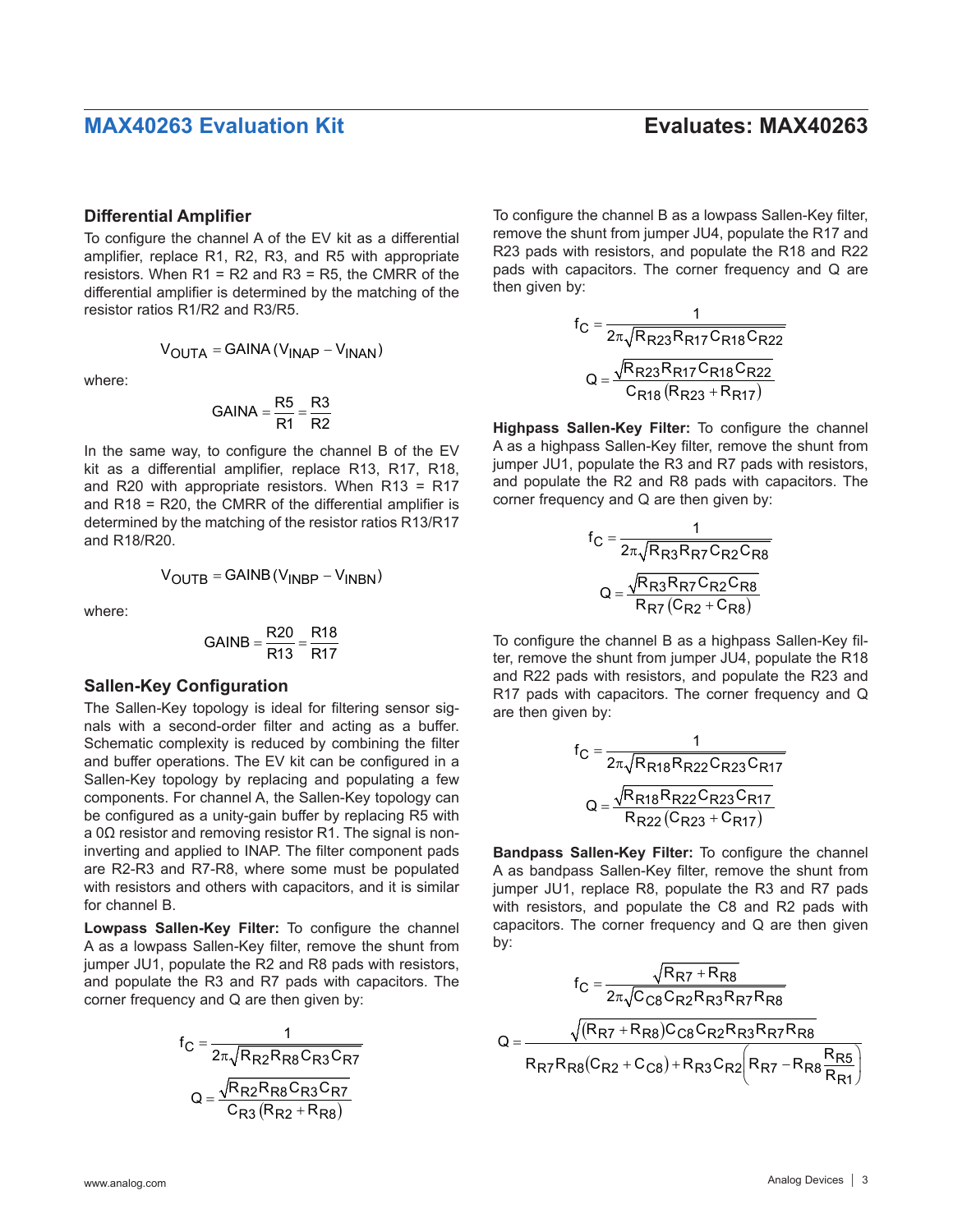To configure the channel B as Bandpass Sallen-Key filter, remove the shunt from jumper JU4, replace R23, populate the R18 and R22 pads with resistors, and populate the C15 and R17 pads with capacitors. The corner frequency and Q are then given by:

$$
f_C = \frac{\sqrt{R_{R22} + R_{R23}}}{2\pi\sqrt{C_{C15}C_{R17}R_{R18}R_{R22}R_{R23}}}
$$

$$
Q = \frac{\sqrt{(R_{R22} + R_{R23})C_{C15}C_{R17}R_{R18}R_{R22}R_{R23}}}{R_{R22}R_{R23}(C_{R17} + C_{C15}) + R_{R18}C_{R17}\left(R_{R22} - R_{R23}\frac{R_{R20}}{R_{R13}}\right)}
$$

### **Transimpedance Amplifier (TIA)**

To configure the EV kit as a TIA, take channel A for example, place a shunt on jumper JU2 and replace R1 with 0Ω resistors. The output voltage of the TIA is the input current multiplied by the feedback resistor:

$$
V_{\text{OUTA}} = -(I_{\text{INA}} + I_{\text{BIAS}}) \times R_{\text{R5}} \pm V_{\text{OS}}
$$

where:

 $I_{\text{INA}}$  is the input current source applied at the INAN test point.

IBIAS is the input bias current.

 $V_{\Omega S}$  is the input offset voltage of the op amp.

Use a capacitor and 0Ω resistor at location R4 or R10 (and C8, if applicable) to stabilize the op amp by rolling off high-frequency gain due to a large cable capacitance.

### **Capacitive Loads**

Some applications require driving large capacitive loads. Take channel A for example, the EV kit provides C8 and R6 pads for an optional capacitive-load driving circuit. C8 simulates the capacitive load while R6 acts as an isolation resistor to improve the op amp's stability at higher capacitive loads. To improve the stability of the amplifier in such cases, replace R6 with a suitable resistor value to improve amplifier phase margin.

| <b>SUPPLIER</b>              | <b>PHONE</b>      | <b>WEBSITE</b>                  |
|------------------------------|-------------------|---------------------------------|
| <b>KEYSTONE</b>              | (516) 328-7500    | www.keyelco.com/                |
| <b>WURTH ELECTRONICS INC</b> | +1 877 6902207    | www.we-ics.com                  |
| <b>TDK</b>                   | +81 3 67 78 10 00 | www.tdk-electronics.tdk.com/    |
| <b>KEMET</b>                 | +91-95131-45888   | www.kemet.com/en/us.html        |
| <b>AVX</b>                   | +1 (864) 967-2150 | www.avx.com/                    |
| LITE-ON ELECTRONICS INC.     | 0515-83368598     | www.liteon.com/en-us            |
| <b>SAMTEC</b>                | 1-800-726-8329    | www.samtec.com/                 |
| <b>VISHAY</b>                | 1-800-344-4539    | www.vishay.com/                 |
| <b>PANASONIC</b>             | 0571-87257895     | www.panasonic.cn/               |
| <b>BOURNS</b>                | +1 951-781-5500   | www.bourns.com/                 |
| <b>YAGEO</b>                 | +886 2 6629 9999  | www.yageo.com/en/Home           |
| <b>MAXIM</b>                 | 408-601-1000      | www.maximintegrated.com/en.html |

*Note: Indicate that you are using the MAX40263 when contacting these component suppliers.*

## <span id="page-3-0"></span>**Ordering Information**

| PART           | <b>TYPF</b> |  |  |
|----------------|-------------|--|--|
| MAX40263EVKIT# | FV kit      |  |  |

*#Denotes RoHS compliance.*

## **Component Suppliers**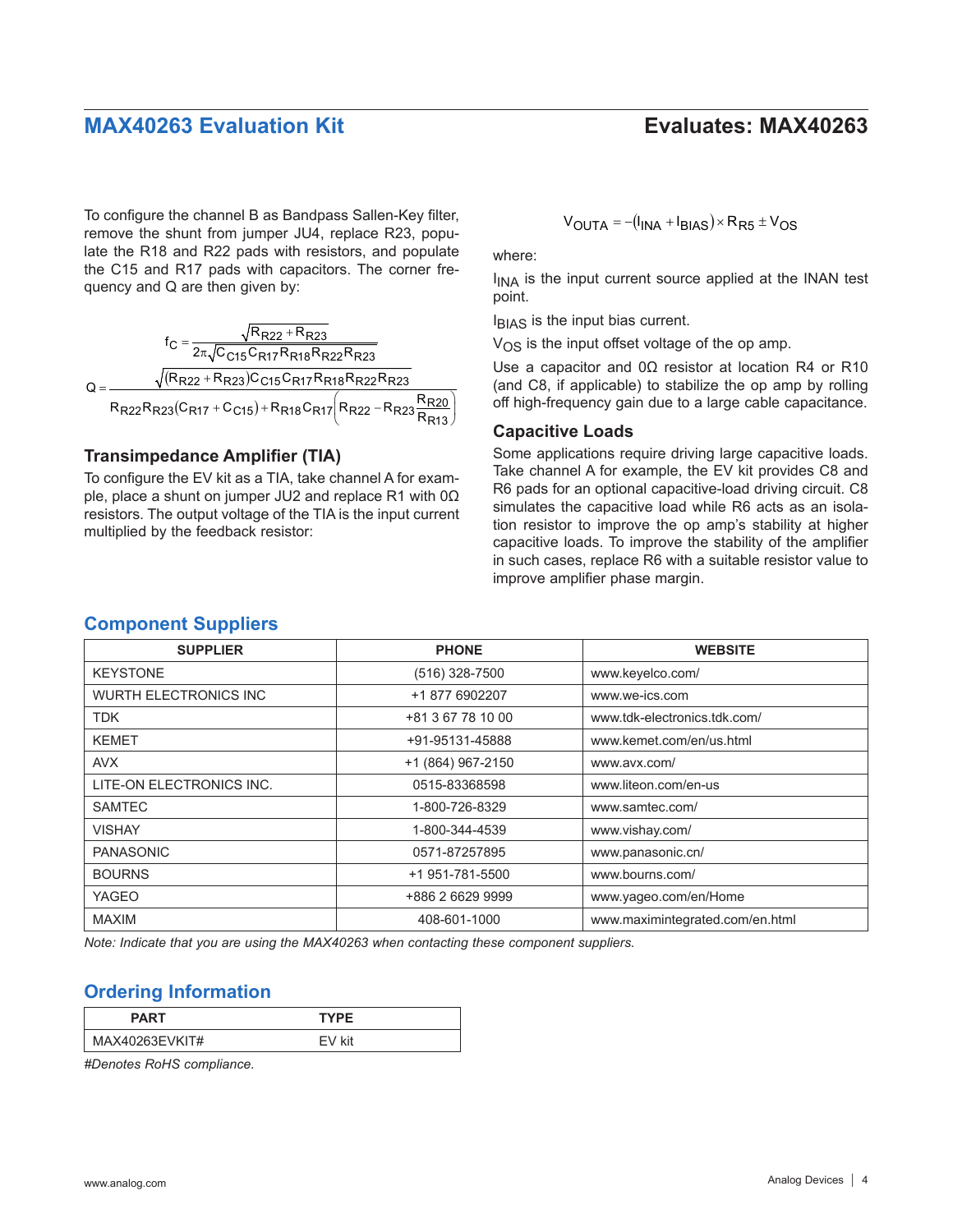# **MAX40263 EV Kit Bill of Materials**

| <b>ITEM</b>    | <b>REF DES</b>                                                     | <b>DNI/DNP QTY</b>       |                | <b>MFG PART#</b>                                                                                | <b>MANUFACTURER</b>                                    | <b>VALUE</b> | <b>DESCRIPTION</b>                                                                                                                |
|----------------|--------------------------------------------------------------------|--------------------------|----------------|-------------------------------------------------------------------------------------------------|--------------------------------------------------------|--------------|-----------------------------------------------------------------------------------------------------------------------------------|
| 1              | C1, C7                                                             |                          | $\overline{2}$ | C0603X7R500103JNP;C0603C103J5RAC                                                                | VENKEL LTD;KEMET                                       | $0.01$ UF    | CAP; SMT (0603); 0.01UF; 5%; 50V; X7R; CERAMIC                                                                                    |
| $\overline{2}$ | C2, C10                                                            | ٠                        | $\overline{2}$ | GRM31CR71H475KA12;GRJ31CR71H475KE11;<br>GXM31CR71H475KA10;UMK316AB7475KL;<br>GRM31CR71H475KA12L | MURATA; MURATA; MURATA;<br>TAIYO YUDEN;MURATA          | 4.7UF        | CAP; SMT (1206); 4.7UF; 10%; 50V; X7R; CERAMIC                                                                                    |
| 3              | GNDA, GNDA 1, GNDA 2,<br>GNDB, GNDB 1, GNDB 2,<br>TP4 GND, TP5 GND |                          | 8              |                                                                                                 | 5011 KEYSTONE                                          | N/A          | TEST POINT; PIN DIA=0.125IN; TOTAL<br>LENGTH=0.445IN; BOARD HOLE=0.063IN; BLACK;<br>PHOSPHOR BRONZE WIRE SILVER PLATE FINISH;     |
| 4              | INAN_1, INAP_1, INBN-_1,<br>INBP 1, OUTA 1, OUTB 1                 | ÷                        | 6              |                                                                                                 | 5012 KEYSTONE                                          | N/A          | TEST POINT; PIN DIA=0.125IN; TOTAL<br>LENGTH=0.445IN; BOARD HOLE=0.063IN; WHITE;<br>PHOSPHOR BRONZE WIRE SILVER PLATE FINISH;     |
| 5              | JU1, JU2, JU4, JU5, JU7                                            | ٠                        | 5              | PCC02SAAN                                                                                       | <b>SULLINS</b>                                         | PCC02SAAN    | CONNECTOR; MALE; THROUGH HOLE;<br>BREAKAWAY; STRAIGHT THROUGH; 2PINS;<br>-65 DEGC TO +125 DEGC                                    |
| 6              | <b>JU3, JU6</b>                                                    | ×,                       | $\overline{2}$ | PCC03SAAN                                                                                       | <b>SULLINS</b>                                         | PCC03SAAN    | CONNECTOR; MALE; THROUGH HOLE;<br>BREAKAWAY; STRAIGHT THROUGH;<br>3PINS; -65 DEGC TO +125 DEGC                                    |
| $\overline{7}$ | MH1-MH4                                                            |                          | 4              |                                                                                                 | 9032 KEYSTONE                                          | 9032         | MACHINE FABRICATED; ROUND-THRU HOLE<br>SPACER; NO THREAD; M3.5; 5/8IN; NYLON                                                      |
| 8              | R1, R13                                                            |                          | $\overline{2}$ | CRCW06031K00FK;ERJ-3EKF1001;<br>CR0603AFX-1001ELF                                               | VISHAY; PANASONIC; BOURNS                              | 1K           | RES; SMT (0603); 1K; 1%; +/-100PPM/DEGC;<br>0.1000W                                                                               |
| 9              | R2, R6, R8, R12, R16,<br>R17, R21, R23                             |                          | 8              | RC1608J000CS;CR0603-J/-000ELF;<br>RC0603JR-070RL                                                | <b>SAMSUNG ELECTRONICS;</b><br><b>BOURNS; YAGEO PH</b> |              | 0 RES; SMT (0603); 0; 5%; JUMPER; 0.1000W                                                                                         |
| 10             | R5, R20                                                            |                          | $\overline{2}$ | CRCW060310K0FK;ERJ-3EKF1002;<br>AC0603FR-0710KL;RMCF0603FT10K0                                  | VISHAY; PANASONIC; YAGEO;<br><b>STACKPOLE</b>          | 10K          | RES; SMT (0603); 10K; 1%; +/-100PPM/DEGC;<br>0.1000W                                                                              |
| 11             | <b>SU1-SU7</b>                                                     |                          |                | 7 S1100-B;SX1100-B;STC02SYAN                                                                    | KYCON;KYCON;<br>SULLINS ELECTRONICS CORP.              | SX1100-B     | TEST POINT; JUMPER; STR; TOTAL LENGTH=0.24IN;<br>BLACK; INSULATION=PBT;PHOSPHOR BRONZE<br>CONTACT=GOLD PLATED                     |
| 12             | TP1-TP4                                                            |                          | 4              |                                                                                                 | 5000 KEYSTONE                                          | N/A          | TEST POINT; PIN DIA=0.1IN; TOTAL LENGTH=0.3IN;<br>BOARD HOLE=0.04IN; RED; PHOSPHOR BRONZE<br>WIRE SILVER PLATE FINISH;            |
| 13             | U1                                                                 | ٠                        |                | 1 MAX40263                                                                                      | MAXIM                                                  | MAX40263     | EVKIT PART - IC; MAX40263; PACKAGE OUTLINE<br>DRAWING: 21-0610; LAND PATTERN NUMBER:<br>90-0386; PACKAGE CODE:V101A2CN+1; UTQFN10 |
| 14             | VDD, VSS                                                           |                          | $\overline{2}$ |                                                                                                 | 5010 KEYSTONE                                          | N/A          | TEST POINT; PIN DIA=0.125IN; TOTAL<br>LENGTH=0.445IN; BOARD HOLE=0.063IN; RED;<br><b>PHOSPHOR</b><br><b>BRONZE WIRE SIL;</b>      |
| 15             | PCB                                                                | $\overline{\phantom{a}}$ | $\mathbf{1}$   | MAX40263QFN10                                                                                   | MAXIM                                                  | PCB          | PCB:MAX40263QFN10                                                                                                                 |
| 16             | INAN, INAP, INBN,<br>INBP, OUTA, OUTB                              | <b>DNP</b>               | $\Omega$       | CN-BNC-011PG                                                                                    | FIRST TECH ELECTRONICS, CO.                            | CN-BNC-011PG | CONNECTOR; FEMALE; THROUGH HOLE;<br><b>BNC JACK; STRAIGHT; 5PINS</b>                                                              |
| 17             | C3, C6, C8, C11, C14, C15                                          | <b>DNP</b>               |                | $0$ N/A                                                                                         | N/A                                                    | OPEN         | PACKAGE OUTLINE 0603 NON-POLAR CAPACITOR                                                                                          |
| 18             | C4, C5, C9, C12, C13, C16                                          | <b>DNP</b>               | $\mathbf 0$    | N/A                                                                                             | N/A                                                    | <b>SHORT</b> | PACKAGE OUTLINE 0603 NON-POLAR CAPACITOR                                                                                          |
| 19             | R3, R4, R7, R9-R11, R14,<br>R15, R18, R19, R22, R24                | <b>DNP</b>               | $\mathbf 0$    | N/A                                                                                             | N/A                                                    | <b>OPEN</b>  | PACKAGE OUTLINE 0603 RESISTOR                                                                                                     |
| <b>TOTAL</b>   |                                                                    |                          | 56             |                                                                                                 |                                                        |              |                                                                                                                                   |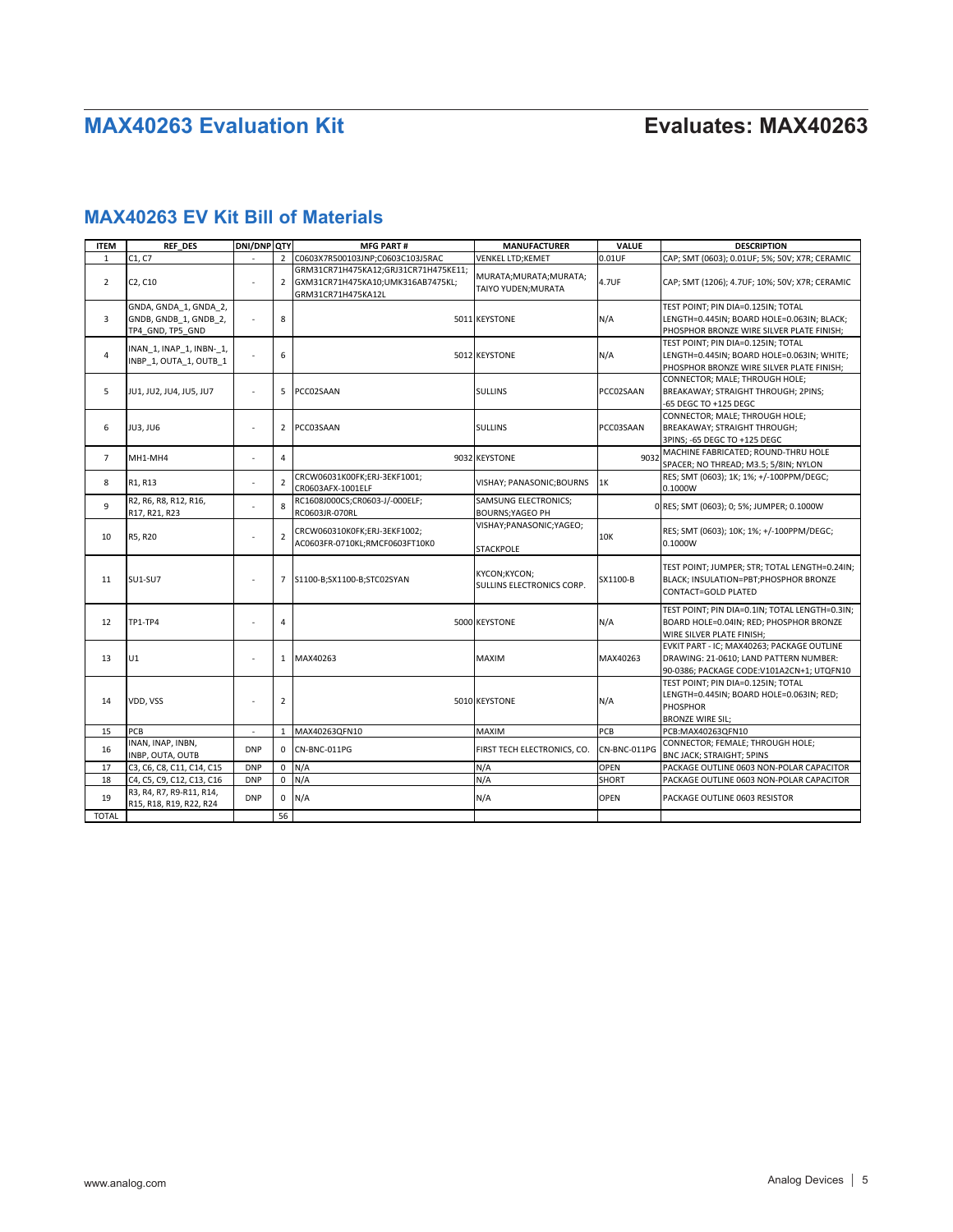## **MAX40263 EV Kit Schematics**

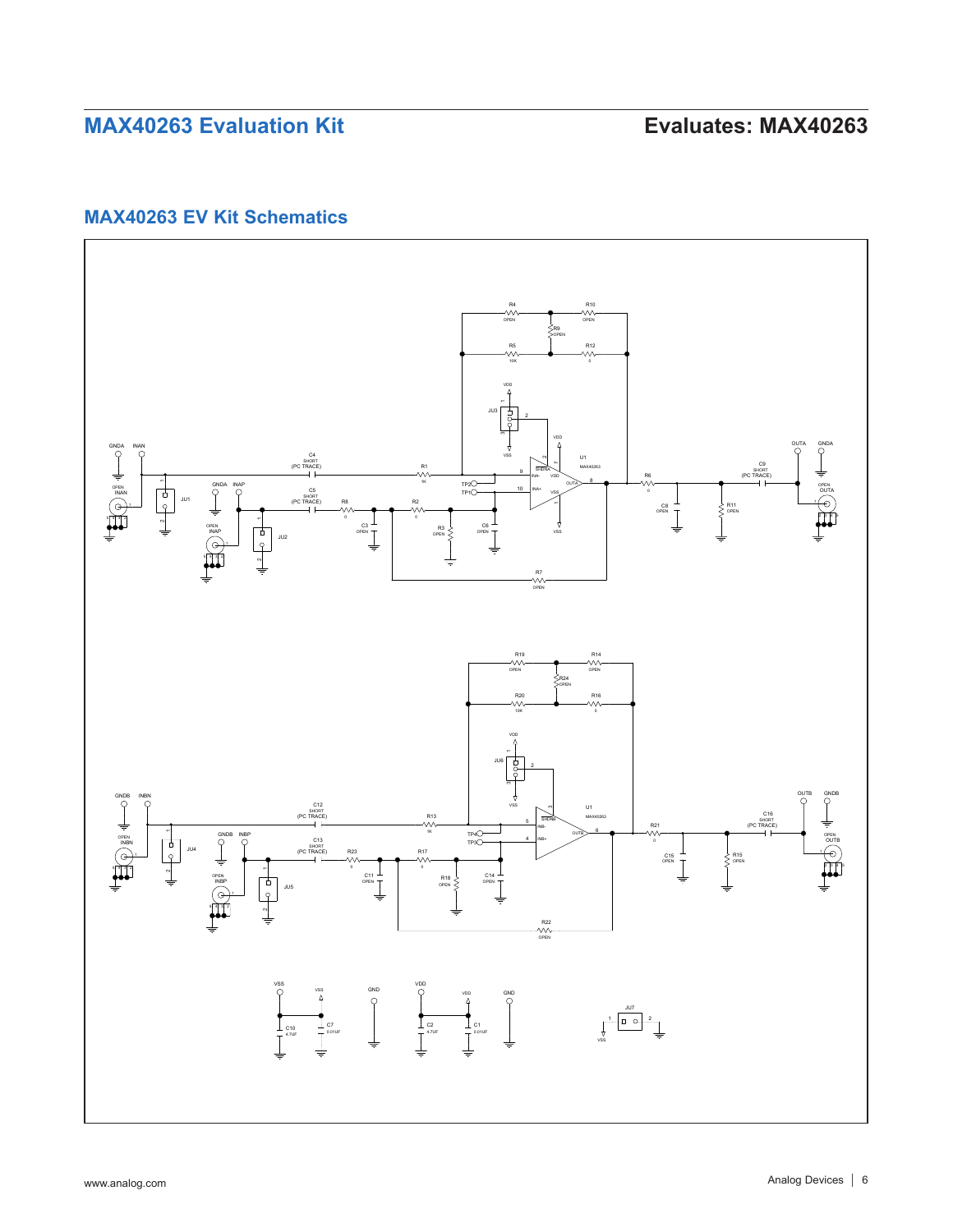# **MAX40263 EV Kit PCB Layouts**



*MAX40263 EV Kit Component Placement Guide—Top Silkscreen*



*MAX40263 EV Kit PCB Layout—Top*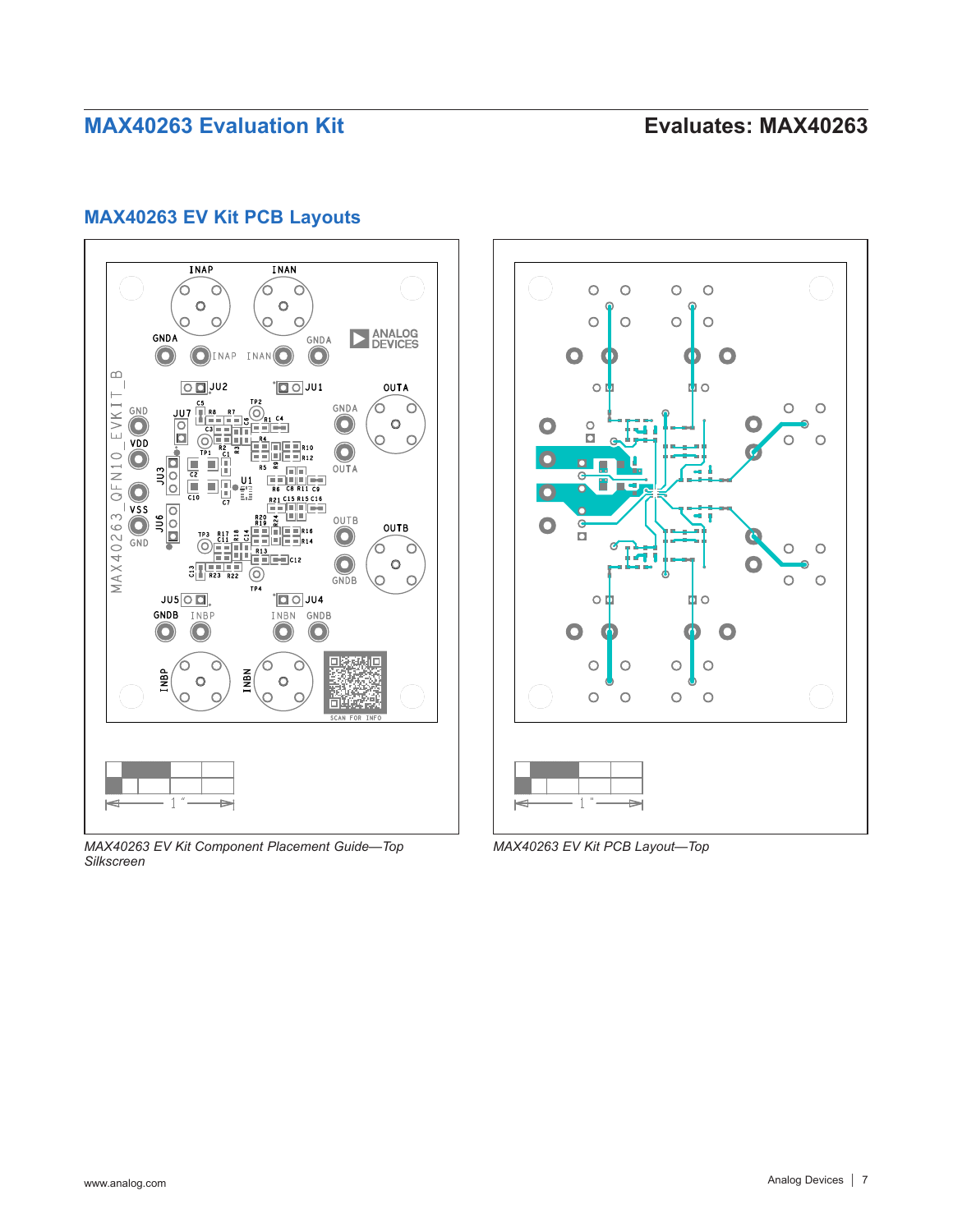

# **MAX40263 EV Kit PCB Layouts (continued)**